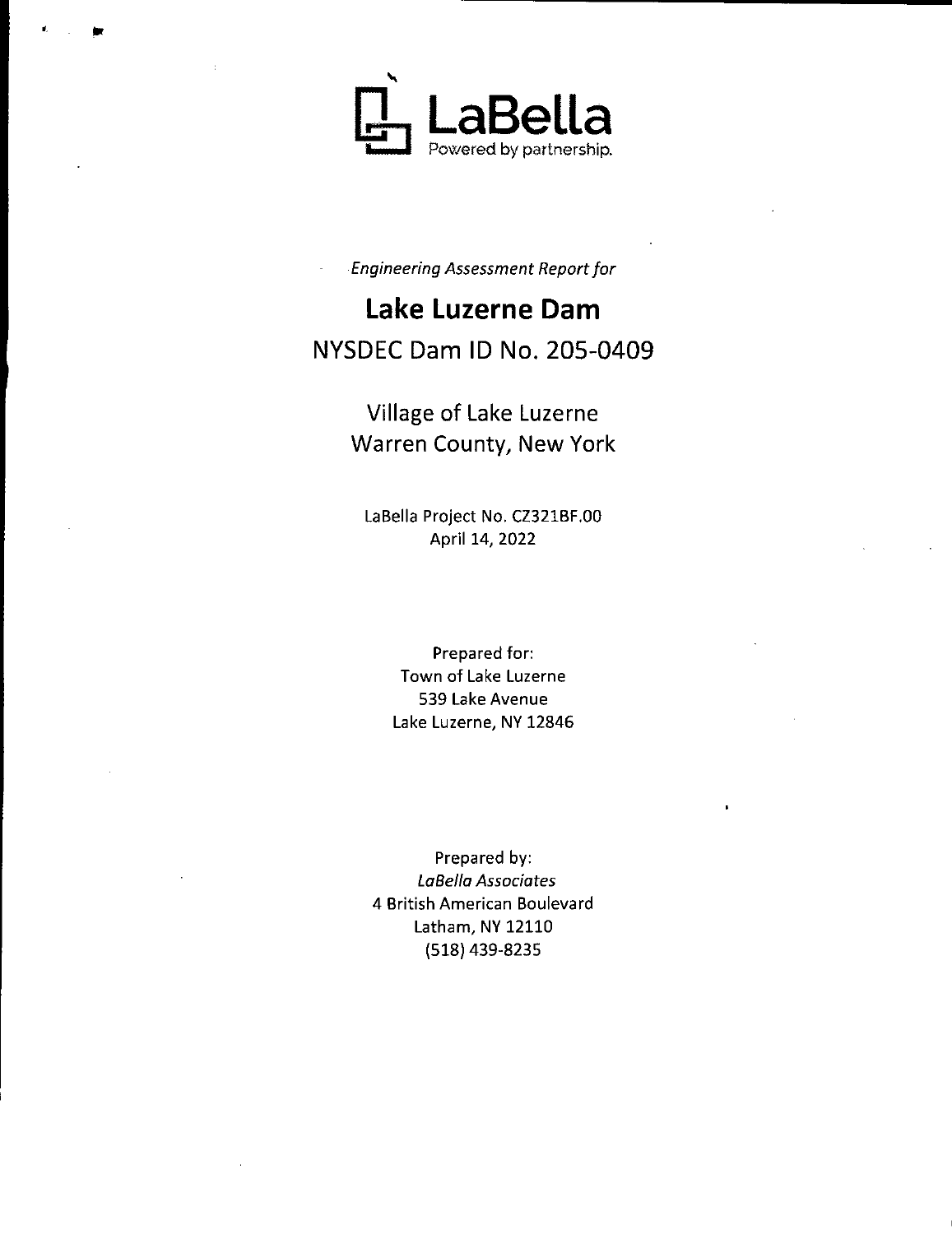I-

## 1.0 INTRODUCTION

LaBella Associates (LaBella) was retained by the Town of Lake Luzerne to prepare an Engineering Assessment Report for the Lake Luzerne Dam, located in the Town of Lake Luzerne, Warren County, New York. This Engineering Assessment Report includes the following:

- Hazard Classification evaluation,
- Safety Inspection,
- Evaluation of the Dams' spillway capacities,  $\bullet$
- Evaluation of the Dams' structural stability,
- Evaluation of the Dams' outlet works (reservoir drain) capacities,
- Review of the Dams' Emergency Action Plan (EAP), and,
- Identification of the Dams conformance with current dam regulations and safety guidance.

## 2.0 PROJECT DESCRIPTION

Lake Luzerne is in the Town of Lake Luzerne, Warren County, New York. The lake primarily serves as recreational use for the Town and is impounded by <sup>a</sup> concrete gravity dam founded on bedrock outcrop located on the opposite side of Lake Avenue ( State Route 9N) near the intersection of Mill Street and Lake Avenue. The Lake Luzerne dam ( the dam) has <sup>a</sup> maximum height of 5. 5- feet, however because of the large storage volume within the Lake, the dam is rated as "large" according to the New York State Depart of Environmental Conservation ( NYSDEC) Dam Division. Note that due to <sup>a</sup> shallower depth starting at the conveyance channel, and <sup>a</sup> restricting 24-foot-wide arc culvert at Route 9N, the storage volume that can reach the dam is less 1,000 acre-feet.

The dam is owned and operated by the Town of Lake Luzerne and was constructed in 1860. The dam is located 400 feet west of Route 9N at approximate latitude 43.3215 N and longitude 73.8385 W. A Project Location Map is presented in Appendix A.

This Engineering Assessment Report is intended to provide data and supporting documentation to determine the condition of Lake Luzerne Dam, relative to the appropriate safety criteria. This report will identify deficiencies and recommend repairs, operational restrictions, monitoring, and/or modifications, as well as identify any analyses or studies needed to further assess identified deficiencies.

The Hydrologic and Hydraulic Calculations are contained in Appendix B. Structural Stability Calculations are presented in Appendix C. A copy of the Inspection and Evaluation Report for the Lake Luzerne Dam prepared by Chazen is presented in Appendix D.

## 2.1 Lake Luzerne Dam

Lake Luzerne Dam (NYS Dam Id. No. 205-0409) is a concrete gravity dam, constructed in 1860, that consists of an upstream face, a downstream face, a service spillway, an overflow spillway, and crest. The dam is founded on the exposed bedrock; however, no record documentation is available to determine if it is pinned. The dam is approximately 120-feet long, with varying heights from 1.5 foot to 5.5-feet.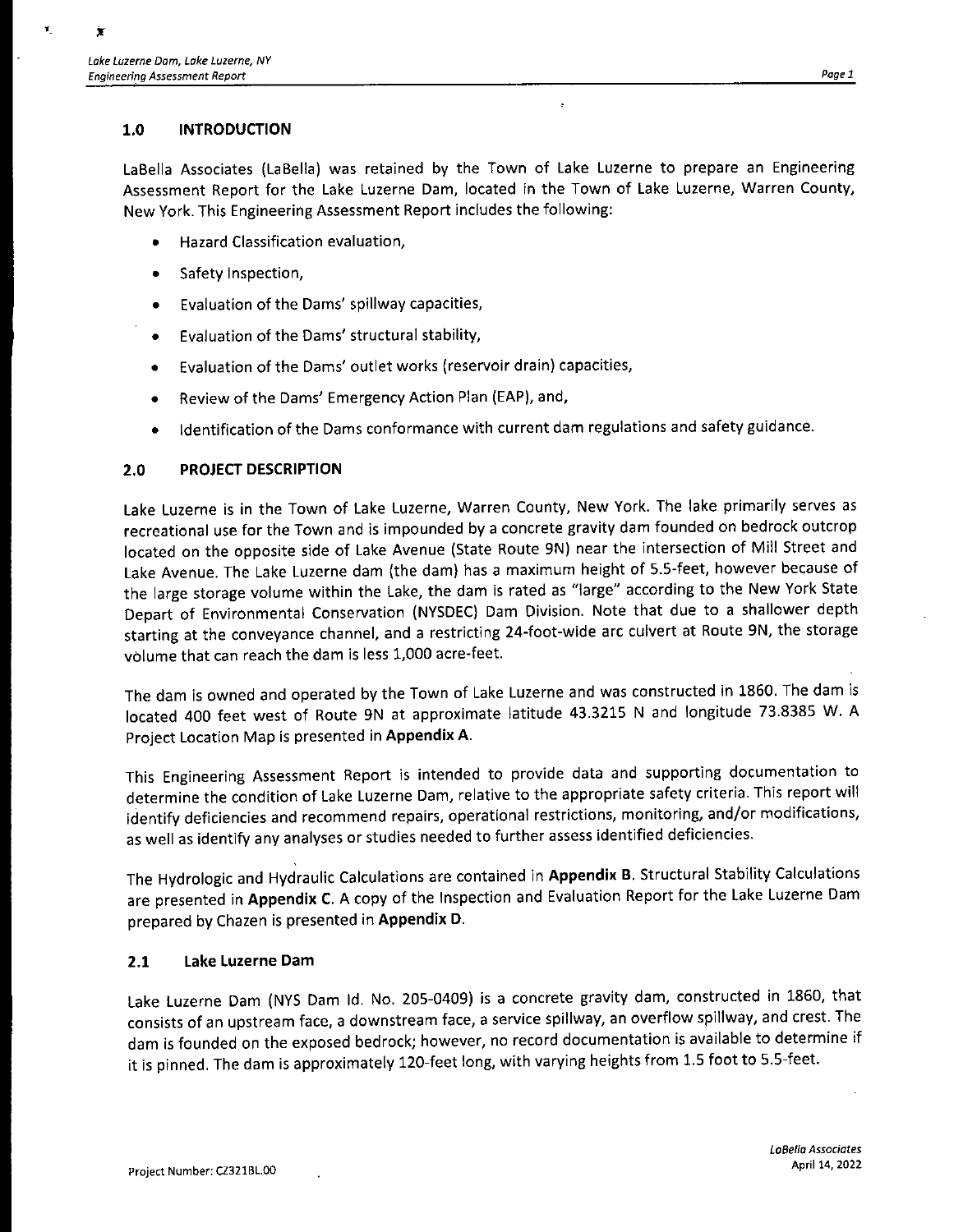F

 $\mathbf{y}$ 

The service spillway is approximately 6-foot 10-inches long with an elevation of 622.1-feet ( $\pm$ ). The overflow spillway, immediately left of the service spillway, is 71-feet long with an approximate elevation of 624.1 feet ( $\pm$ ) and an average width of approximately 6-feet. A non-functioning 32-inch diameter metal pipe is located approximately 25-feet left of the service spillway. Based on NYSDEC inspection reports, the pipe was sealed before 2013.

side) to 10-feet (downstream side), with an approximate elevation of 624.6-feet (±) and a width of 5.5-<br>feet. The left non-spillway section area, left of the overflow spillway, varies in length from 3-feet (upstream

The right non-spillway section, right of the service spillway, has various heights, lengths, and widths before it terminates at the right abutment. The first segment extends approximately 5.5 feet from the spillway, and approximate width of 10-feet and an elevation of 625.0-feet (±). The second segment steps up to elevation 625.5-feet (±) and extends approximately 17 feet with an average width of 5-feet. The third segment steps up to elevation 626.0-feet (±) and then tapers up to elevation 626.4-feet (±) along <sup>a</sup> length of approximately 17.5 feet and an average width of 2.5-feet.

The last known construction activity was in 2010 when the dam's concrete surface was resurfaced.

## 3.0 VISUAL INSPECTION

Lake Luzerne Dam was inspected by Chazen on December 1, 2021, and the results of this assessment are identified in our report titled "Inspection and Evaluation Report for Lake Luzerne Dam; NYSDEC Dam ID No. 205- 0409", dated December 21, 2021.

The inspection revealed the following maintenance priorities:

## Required Maintenance

- Repair cracks and voids along concrete dam and rock-concrete interface.
- Reseal 32" pipe.
- Remove large log immediately downstream of spillway.

## Continuing Maintenance

- Monitor seepage areas following repairs.  $\bullet$
- Continue biennial dam safety inspections.
- Assess impacts of new development along Stewart Brook.

A review of available information on the dams including documents on file with the NYSDEC and the Town was also conducted. Chazen is preparing an addendum to update the contact information of the Emergency Action Plan and that the current Inspection and Maintenance Plan on file with DEC are appropriate for the current structures.

Appendix Dincludes a copy of the "Inspection and Evaluation Report for Lake Luzerne Dam; NYSDEC Dam No. 205-0409", dated December 21, 2021.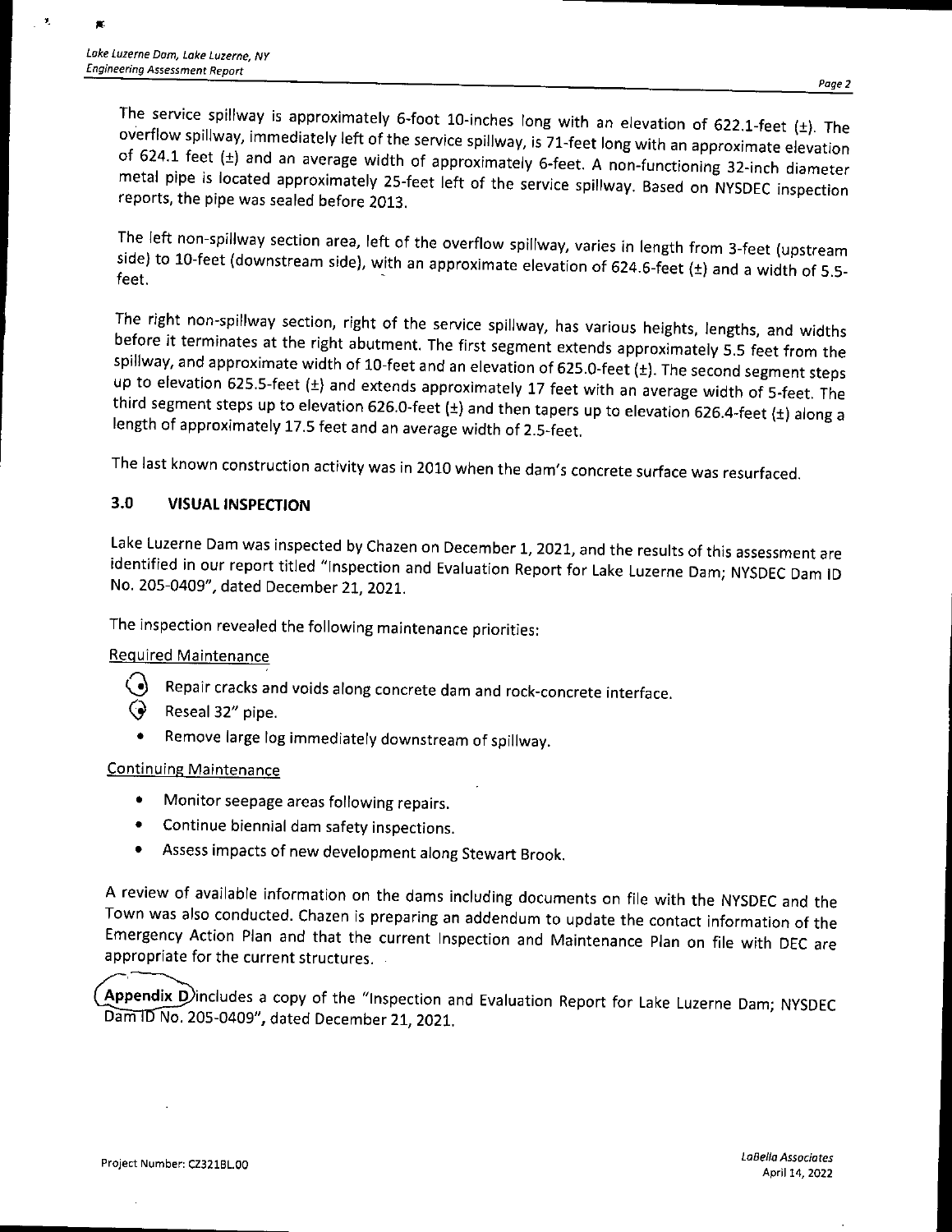## 4.<sup>0</sup> HAZARD CLASSIFICATION

NYSDEC's hazard classifications are based upon the damage that would result at downstream facilities if <sup>a</sup> dam should fail. The type of dam, dam height, storage capacity and the location of downstream structures all play an important part in determining the appropriate hazard class. Should <sup>a</sup> dam failure occur, flooding would be seen along Stewart Brook, which continues 0.35 miles before entering the Hudson River. Since the failure of the dam has the potential to result in damage to isolated houses and roadways, Lake Luzerne Dam is classified as a NYSDEC Hazard Class "B", Intermediate Hazard. A general description is as follows:

Class " B": Dams located in areas where failure may result in damage to isolated houses, cause personal injury, substantial economic loss, anough utilities, and potentially cause personal injury, substantial economic loss, or substantial environmental damage. Loss of human life in not expected.

## 5.0 HYDROLOGY

## 5.1 Watersheds

The contributing watershed to the Lake Luzerne Dam is approximately 25.86 square-miles (sq-mi) and is shown on the Watershed Map in Appendix B. The watershed area generally consists of forested slopes and valleys, ponds and creeks, with limited developed and impervious areas. Elevations range from elevation 624-feet (±) at the dam to elevation 2340-feet (±) at Black Spruce Mountain near the northeast edge of the watershed.

NYSDEC's hydrologic criteria are based upon the hazard classification of the dam and require that<br>existing Class "B" structures be rehabilitated to have adequate spillway capacity to pass the Spillway Design Flood (SDF) without overtopping. The SDF for a Class "B" dam is 150 percent of the 100-year, 24hour storm. Additionally, the service spillway needs to be adequately sized to pass the Service Spillway Design Flood (SSDF), which is defined as the 50-year, 24-hour storm.

The 100-year, 24-hour precipitation is 5. 7- inches and was used to determine the 100-year input hydrograph to the lake. The inflow hydrograph into the lake is then multiplied by 1.5 to determine the SDF (150-percent of the 100-year flow). Note that the precipitation was not multiplied by 1.5.

The results of the hydrologic analysis indicate that the inflow hydrograph consists of <sup>a</sup> dual peak with an initial peak of 1,433 cfs and a second peak of 1,650 cfs occurring 14 hours after the initial peak. The initial peak consists of contributory areas downstream of Second Lake and in the vicinity of Lake Luzerne totaling 3.7 sq-mi. The second peak consists of watershed area (22.2 sq-mi) contributory to Second Lake and upstream areas (including Fourth Lake).

At the bottom two-thirds of the watershed, a series of lakes contribute to both attenuation and retention of the runoff from the upstream watershed. A closer review of the analysis indicates that Fourth Lake attenuates inflow by more than 50 percent and delays runoff by 5 hours. Second Lake<br>attenuates inflow by nearly 25 percent and delays runoff by an additional 5 hours. The hydrologic calculations and HMR52 input and output are presented in Appendix B.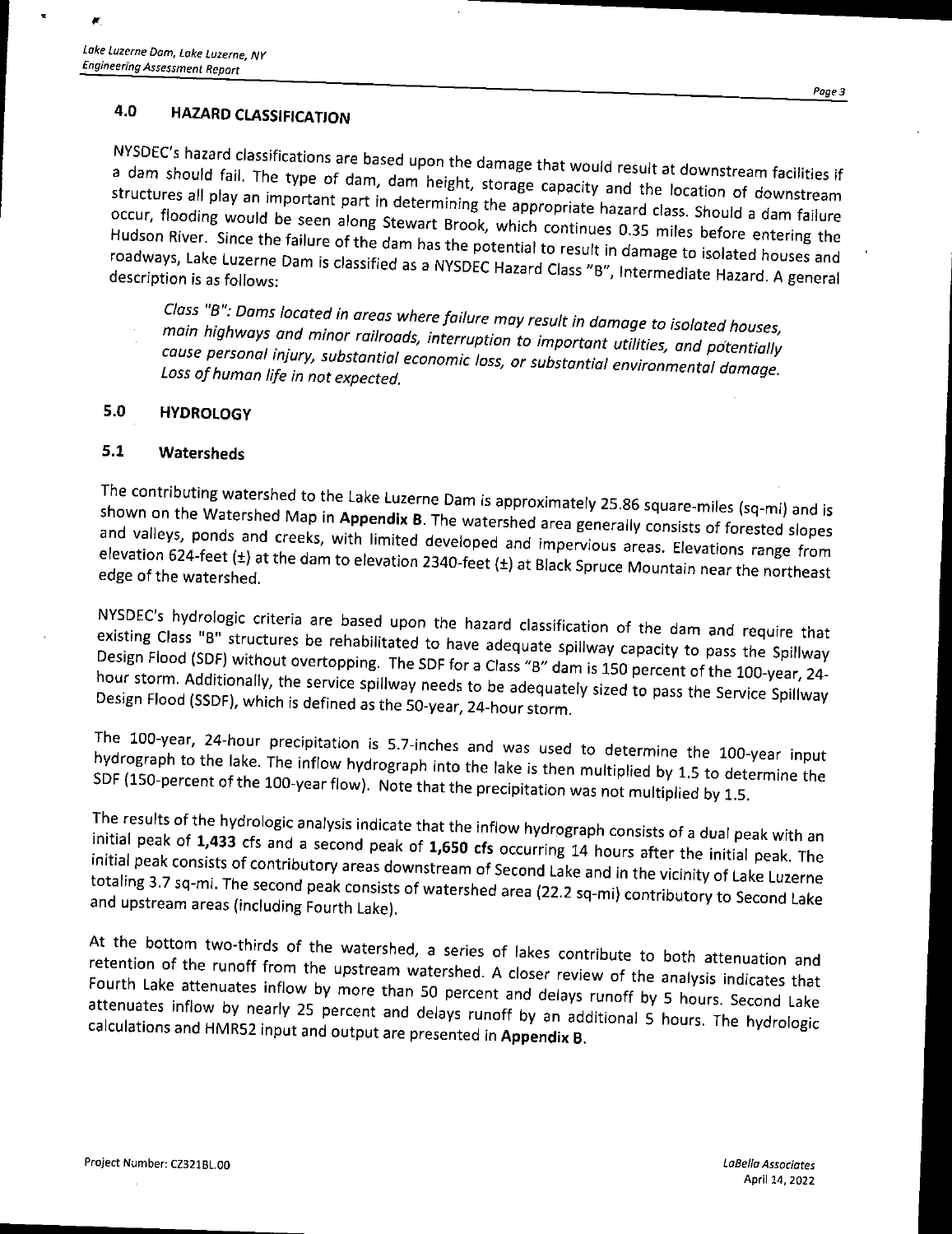### 5.2 Lake Luzerne Storage

Lake Luzerne contains <sup>a</sup> storage volume of approximately 2, 000 acre-feet at the normal pool elevation of 623.7- feet. Most of the storage is in the center of the lake where the depth is 50-foot deep. As noted, the dam impounds the top 5.5 feet of the lake and flow to the dam is limited by; the shallower depth starting at the 270-foot-long by 175-foot-wide conveyance channel and the 24-foot-wide concrete arch that supports Route 9N. Therefore, it is estimated that the volume controlled by the dam is less than 830 acre- feet (assuming water at normal pool of 623.7- feet) and as stated all flow reaching the dam is limited by the Route 9N archway. Note that the computed lake volume differs from the volume identified within the on file EAP prepared by C.T. Male Associates, P.C., which was apparently based on the data specified within the NYSDEC Inventory of Dams.

#### 6.0 HYDRAULICS

### 6.1 Lake Luzerne Dam

As previously mentioned, the Lake Luzerne Dam consists of a 6-foot 10-inches long service spillway section with an elevation of 622.2-feet (±), a 71-foot-long overflow spillway section with an approximate elevation of 624.0 feet  $(\pm)$  and non-spillway sections with varying lengths and elevations. The left nonspillway has an approximate elevation of 624.6-feet (±). The right non-spillway sections have elevations ranging from elevation 625.0-feet (±) near the service spillway to elevation 626.4-feet (±) at the right abutment. The normal pool elevation is assumed to be at elevation 623. 7-feet.

The SDF peak at the dam is 627.2-feet, which is 0.8-feet above top of the dam (located at the right nonspillway section, and outflow from the dam is 1,451 cfs.

The results of the HEC-HMS and HEC-RAS were used to assess dam capacity.

HEC-1 Input and Results:

Stage/Discharge Characteristics:

Initial starting water surface (normal pool) elevation is at 623.7-feet.

```
Service Spillway Section
Crest Elevation = 622. 2- feet
L = 6-feet 10-inches
C_d = 3.2
```
Overflow Spillway Section Crest Elevation= 624.0- feet  $L = 71$ -feet  $C_d = 2.8$ 

SDF ( 150% of 100-Year) Results: SDF Inflow  $= 1,652$  cfs SDF Peak Elevation = 627.2-feet, resulting in no freeboard at the dam. SDF Outflow  $= 1,451$  cfs

In summary, the spillway capacity of the dam is not capable of passing the Spillway Design Flood ( SDF) with the required freeboard. Since the spillway is overtopped at the maximum high-water level, the 75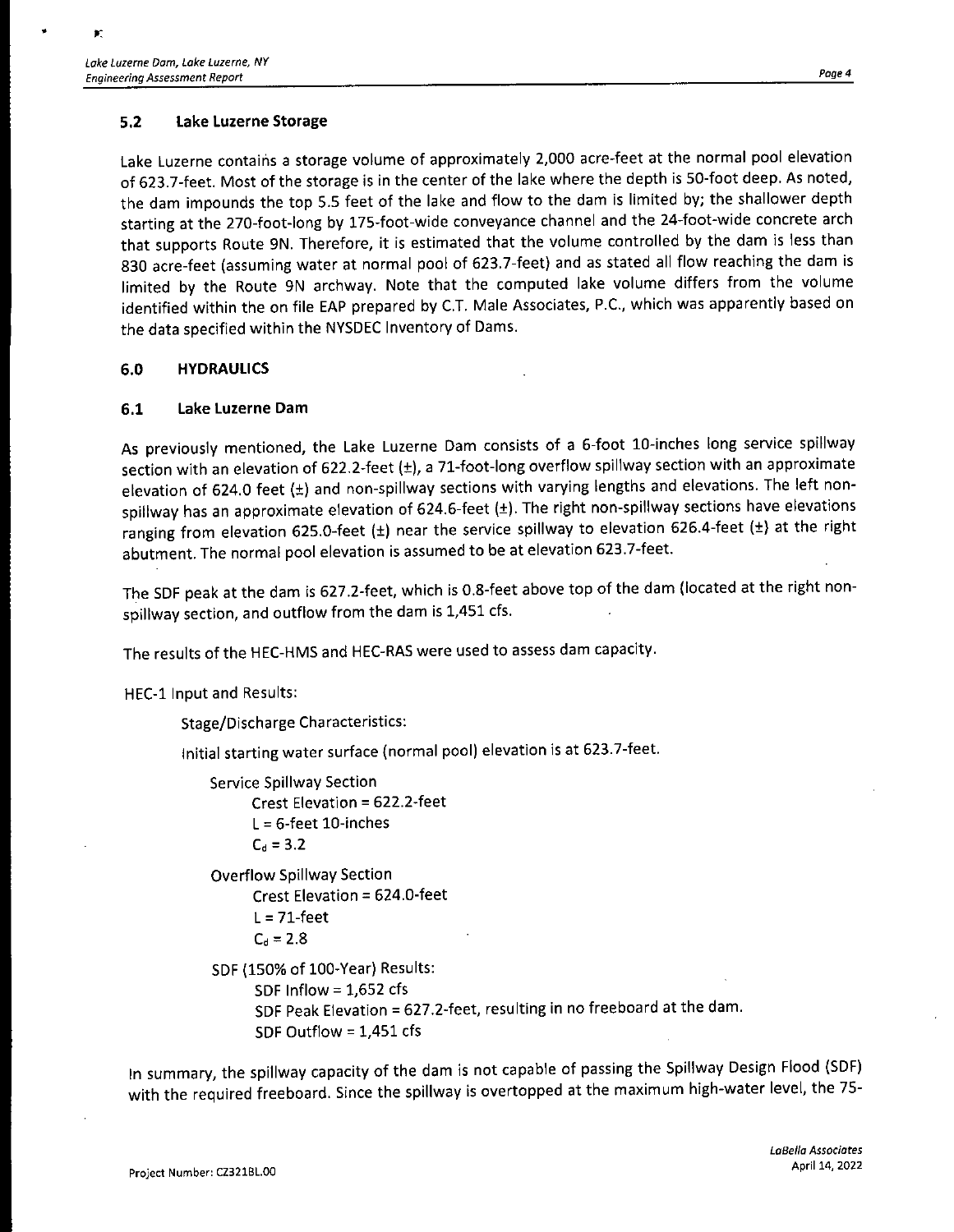percent drawdown time cannot be calculated without including the flow over the entire dam. Therefore, the spillway itself cannot meet the 75-percent drawdown requirement. The 90-percent drawdown capacity was not assessed because there is no functioning low-level outlet at the dam.

Upgrades are required to modify the dam structure such that there is adequate spillway capacity to pass the SDF without overtopping the dam. An existing site wall along the right-side downstream channel provides some scour protection. However, because the dam is founded on bedrock, and passive pressures were excluded in the stability calculations (as discussed in Section 8.0), the loss of soil around the abutments has minimal impact to the dam stability. The placement of erosion control material (turf reinforcement mats, rip rap, etc.) is recommend up to SDF elevation to minimize the potential for erosion.

#### 7.0 SUBSURFACE INVESTIGATION

LaBella representatives conducted <sup>a</sup>' Dam Safety Inspection at the Luzerne Dam on December 21, 2021. An irregular bedrock (outcrop) surface was visible from the left abutment to the first section of the right non- spillway section along the downstream face of the concrete dam. Standing water and minor sediment was observed along the upstream face of the dam, however based on the measured depths, bedrock is assumed level under the width of the dam. Due to accessibility, no core samples were obtained through the dam for site specific direct shear tests at the concrete bedrock interface. Along the majority of the dam length, the concrete to bedrock interface was in good condition.

#### 8.0 STRUCTURAL STABILITY

NYSDEC's structural stability criteria require that existing gravity dams be evaluated under the following loading conditions:

- 1. Case 1 Normal loading conditions; water surface elevation is at the normal reservoir level spillway crest elevation).
- 2. Case 2 Ice loading condition; water surface elevation at normal reservoir level plus an ice load of 5, 000 pounds per lineal foot, where ice load is applicable.
- 3. Case 3 Design loading condition; water surface elevation at the Spillway Design Flood level.
- 4. Case 4 Seismic Loading condition; water surface elevation at normal reservoir level plus <sup>a</sup> seismic coefficient applicable to the location.

For existing dams, NYSDEC indicates that the resultant force from an overturning analysis should be located within the middle third of the base for Case <sup>1</sup> and within the middle half of the base for Cases 2 and 3. The resultant should fall within the limits of the base for Case 4.

When calculating the Sliding Factor of Safety, Section 10.7.4 of the NYSDEC Guidelines, states that when no laboratory results are available, as the case for the Lake Luzerne Dam, the sliding safety factors must be computed using the Friction Factor of Safety. The required safety factors are defined as 1.5 for Case 1, 1. 25 for Case 2 and Case 3, and 1. 0 for Case 4.

For stability calculation an allowable  $\mu$  = 0.65 was chosen. Research indicates that the usage of 0.75 is acceptable when the bedrock surface is rough and irregular. Due to <sup>a</sup> localized area where water appeared to exit at the bedrock concrete interface <sup>a</sup> reduce value was selected for the stability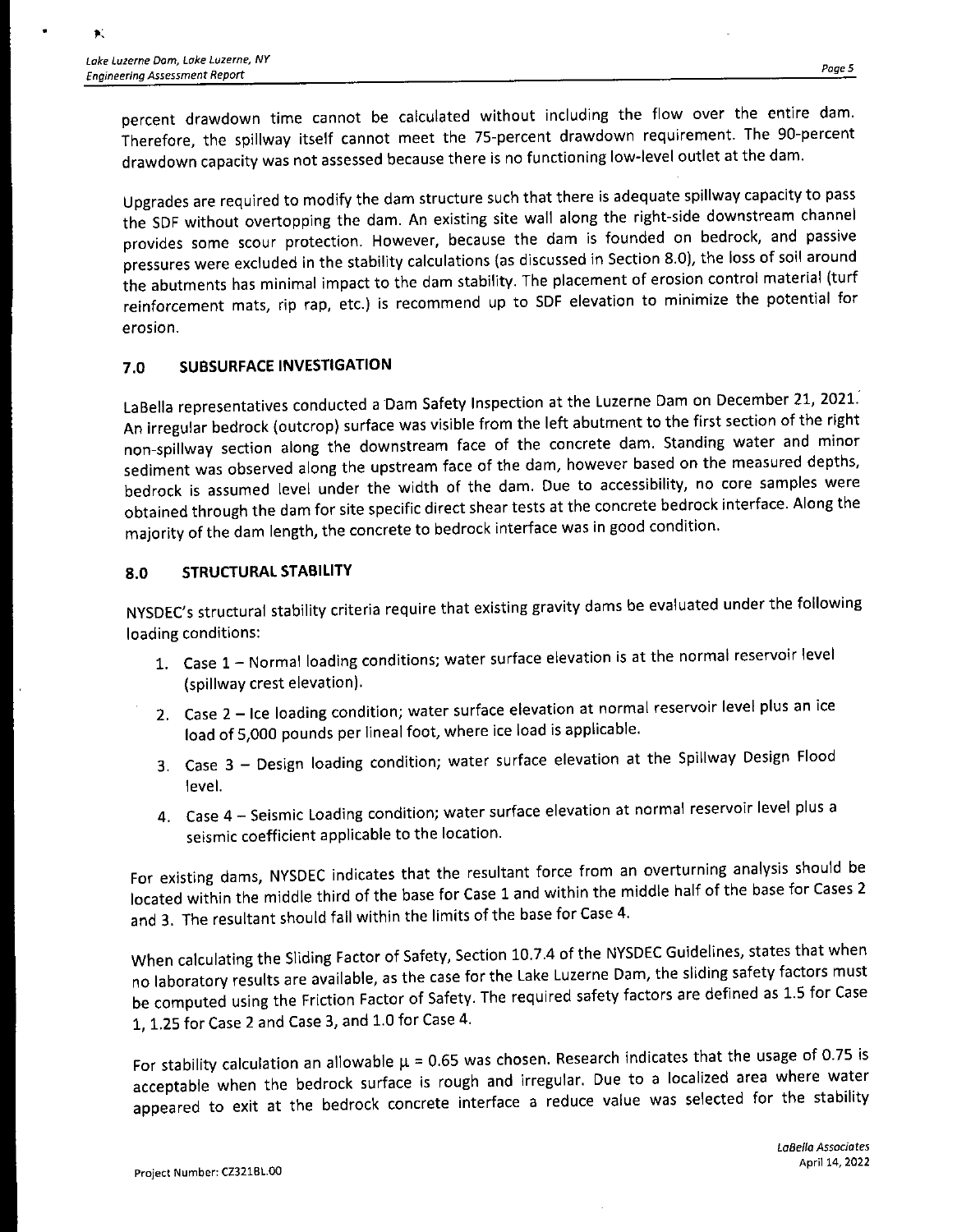¢.

No signs of significant structural distress or failure have been identified at Lake Luzerne Dam. The recommended repairs to cracks and voids at the dam/bedrock interfaces appear to be minor and have a small impact on the stability of the structure.

## Lake Luzerne Dam: Results of Analyses for Overflow Spillway Section

A section along the overflow spillway was selected for analysis because the service spillway is an opening between sections of concrete, and flow is directly on the bedrock surface. Structural stability calculations are presented in Appendix C. From the Stability on the flow is directly surface. Structural stability C-Y, the results using the Friction Fester of C. C. C. C. Submity Analysis Spreadsheets on Pages C-X through C-Y, the results using the Friction Factor of Safety Method and a  $\mu$  = 0.65 are summarized as follows:

Case 1— Normal Loading Condition:

Water surface at elevation 623.7-feet

Location of Resultant = 2.88 feet in middle third; OK FS Sliding =  $5.6 > 1.5$  OK

Case 2— Normal Plus Ice Loading Condition:

Water surface at elevation 623.7-feet

Location of Resultant=- 2. 51 feet, outside the dam FS Sliding =  $0.39 > 1.25$  no

The 5-kip ice load is not applicable at this dam site due winter drawdown and constant<br>flow. No movement has been noted at the dam over its long history, verifying the 5-kip ice fload condition is not a valid load condition. As the dam over  $\alpha$  is long history, verifying the 5-kip ice

criteria is not recommended.<br>Criteria is not recommended.

Case 3— Design Loading Condition:

Water surface at elevation 627. 15'

Location of Resultant =  $1.71$  ft in middle half; OK FS Sliding= 1. 32 > 1. 25 OK

Case 4— Seismic Loading Condition:

Water surface at elevation 623. 7'

Location of Resultant = 2.54 ft within the length of the base; OK FS Sliding =  $2.24 > 1.0$  OK

## Lake Luzerne Dam: Stability Conclusion for Overflow Spillway Section

The overturning stability of the typical section of Lake Luzerne Dam is satisfactory for all loading conditions. Using the assumed  $\mu$  = 0.65, the sliding stability of the typical section is also satisfactory for all loading conditions. The typical section of Lake Luzerne Dam complies with NYSDEC's structural